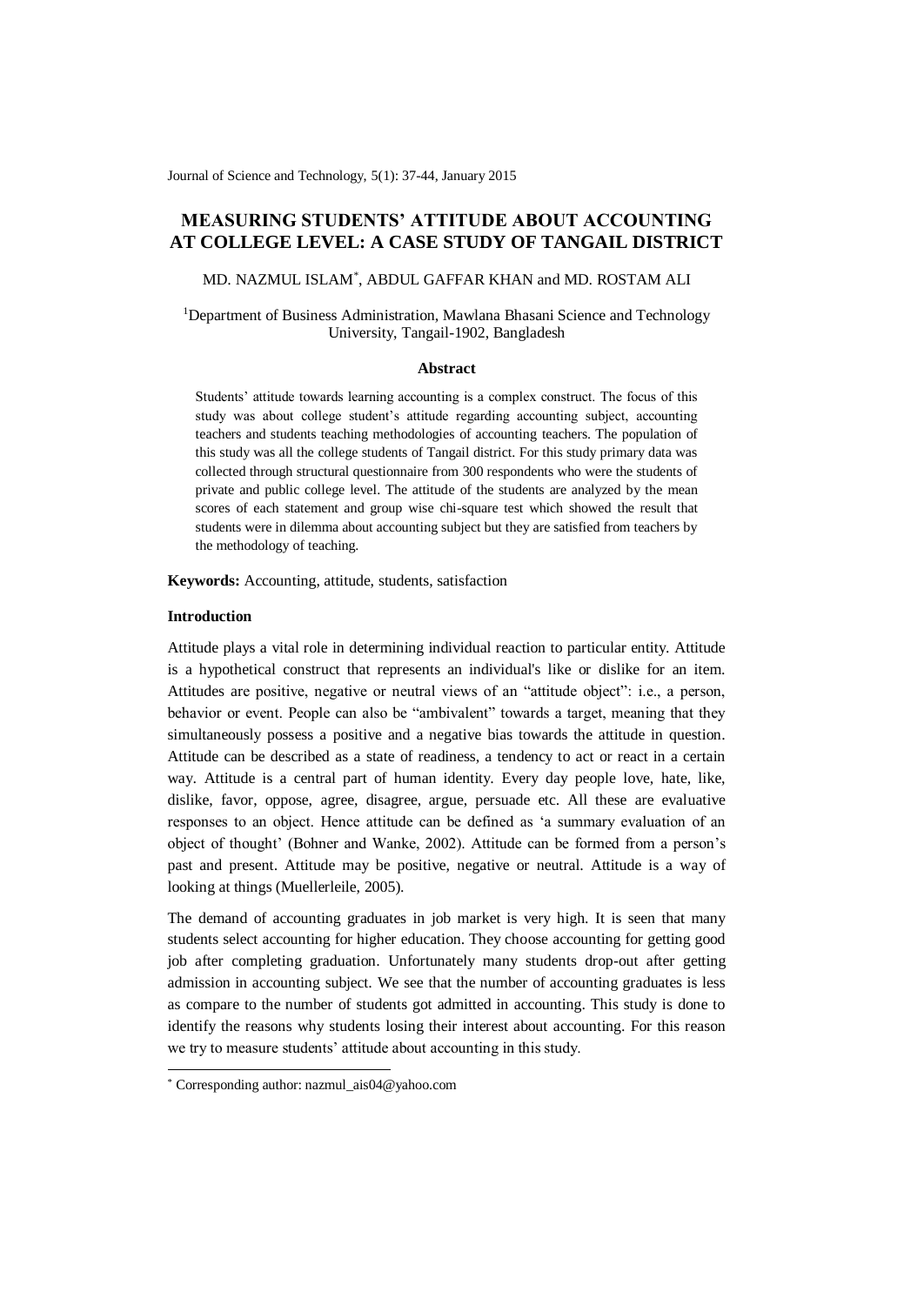Oskamp and Schultz (2005) described that there are three major theoretical viewpoints about the important nature of attitudes that have been proposed by social psychologists: the tri- component point of view, the separate point of view, and the latent process perspective. Ogunatade (2000) defines attitude as the effective disposition of a person or group of persons to display an action towards an object based on the belief that such a persons or group of persons has about the object.

Chawla *et al.* (2013) jointly made an article entitled, "A Study on Students' attitude towards Accountancy Subject at Senior Secondary School Level- with reference to Moradabad city". They found that the students' attitude towards teacher of accountancy and methodology of the subject teacher is positive and their thinking towards subject is negative. Majority of the students mainly boys were of the opinion that they like the subject. The girls' students feel that the subject is not quite up to for them and the problems were lengthy and always confusing nature.

Khan and Ali (2012) jointly wrote an article entitled, "Higher Secondary School Students' Attitude towards Chemistry". The focus of the study was about higher secondary school students' attitude towards chemistry subject, chemistry teacher and teaching methodologies of chemistry teacher. In analysis they used mean score. The study reported that students viewed chemistry teacher as friendly, accessible, highly motivated, and competent. Students showed strong agreement about the importance of chemistry in their daily life. Moreover students have mixed responses for selecting another subject instead of chemistry. Students have a neutral response for studying chemistry in future.

Van (2012) made a study on, "Measuring Students' Attitude to Economics Education: A Factorial Analysis Approach". He stated that economic attitudes and opinions should be a topic of interest to teachers of economics, whether they teach it as a separate course or integrate it into the existing curriculum. This study explored students' perceptions of economics education by using an explanatory factor analysis. An attitude towards economic scale was constructed to collect data. He extracted seven factors by using rotated factor matrix. In comparison to gender, the results revealed that female students outperformed male students with regard to modular continuous assessment mark.

As the attitude is somehow related to psychology, the researcher even thus targeted the accountancy subject which now-a-days is holding a great impact in the mind of the student for the present and future study. The accounting teachers try to motivate the students and get them through for their examinations and better results. In the study the researchers had identified some factors which were related to the attitude of the students towards the accountancy subject and the subject teacher and the methodology used those teachers.

Students get maximum learning and develop positive attitude toward a subject in a climate where students get higher involvement, teacher-student relationship, and creative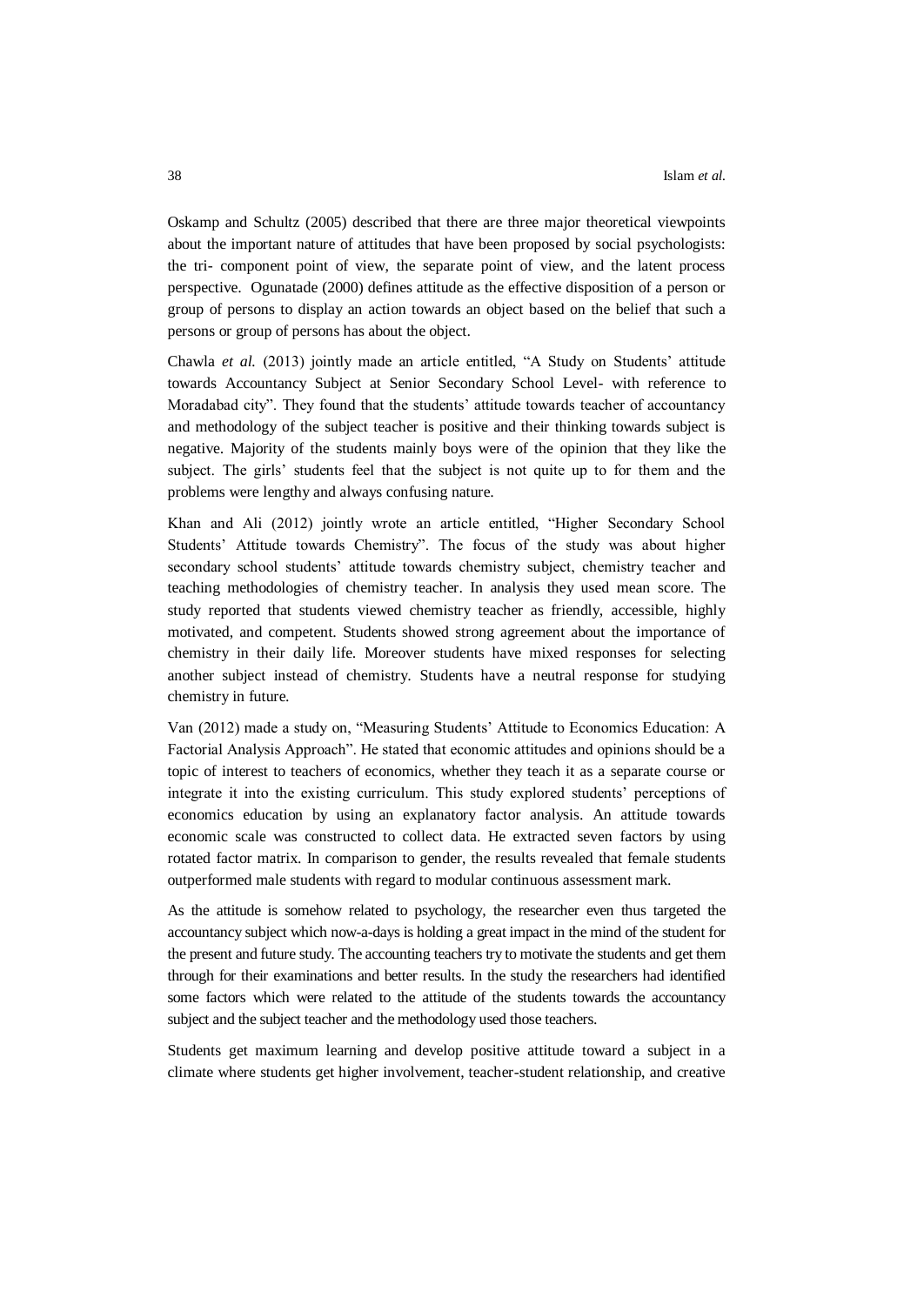teaching methodology. In order to maximum learning, there should an environment, where students feel comfort, motivation, and experimentation in the class room. Attitude has positive impact on student motivation, it eventually generate fruitful results. A number of factors have been identified as related to students' attitude towards accountancy; such factors include teaching method, teacher attitude, and career interest. Knowing the importance of students' attitude towards accountancy, the present study addressed the following objectives. The objectives of the study were: (i) to study the attitude of students about accounting subject; (ii) to find out the students attitude towards accounting teachers; and (iii) to find out attitude of students towards teachers methodology of teaching.

# **Hypotheses of the study:**

- i) the students have negative attitude about accounting subject,
- ii) the students have negative attitude towards accounting teachers, and
- iii) the student's perception towards methodology of teaching is negative.

#### **Materials and Methods**

This study employed the descriptive survey design. Three hundred students responded to the researcher designed and validated students' attitude scale. Simple random sampling techniques of ten honors level colleges were selected and data were collected. All accounting students constituted the sample for the study. The population of the study is totaled 300 students of which 164 boys and 136 girls. The study was conducted in 2013 (July- December). Convenient sampling method was used for sample selection and data were collected through questionnaire. Statistical tools such as mean, chi-square test were used in this analysis. Statistical analyses were done with the help of SPSS version 20.0.

The questionnaire was categorized into three sub categories which comprise attitude of students about accounting subject, attitude of students towards accounting teachers and attitude of students towards teachings methodology. Student attitude is measured through 5 points Likert scale; where 5 means strongly agree, 4 agree, 3 undecided, 2 disagree, and 1 stand for strongly disagree.

The scores were again analyzed using mean and from the mean score of each item the result was interpreted as  $1.00 - 2.50 =$  Disagree;  $2.51 - 3.50 =$  Neutral; and  $3.51 - 4.50 =$ Agree (Chawla *et al.*, 2013). The 17 questions were divided to three domains: (i) Attitudes of students about accounting subject, (ii) Attitudes of students toward accounting teachers, (iii) Attitude of students towards teaching methodology. In this study, a questionnaire was designed to assess the attitude of student towards learning accounting. A pilot survey was first carried out and then the final questionnaire was prepared.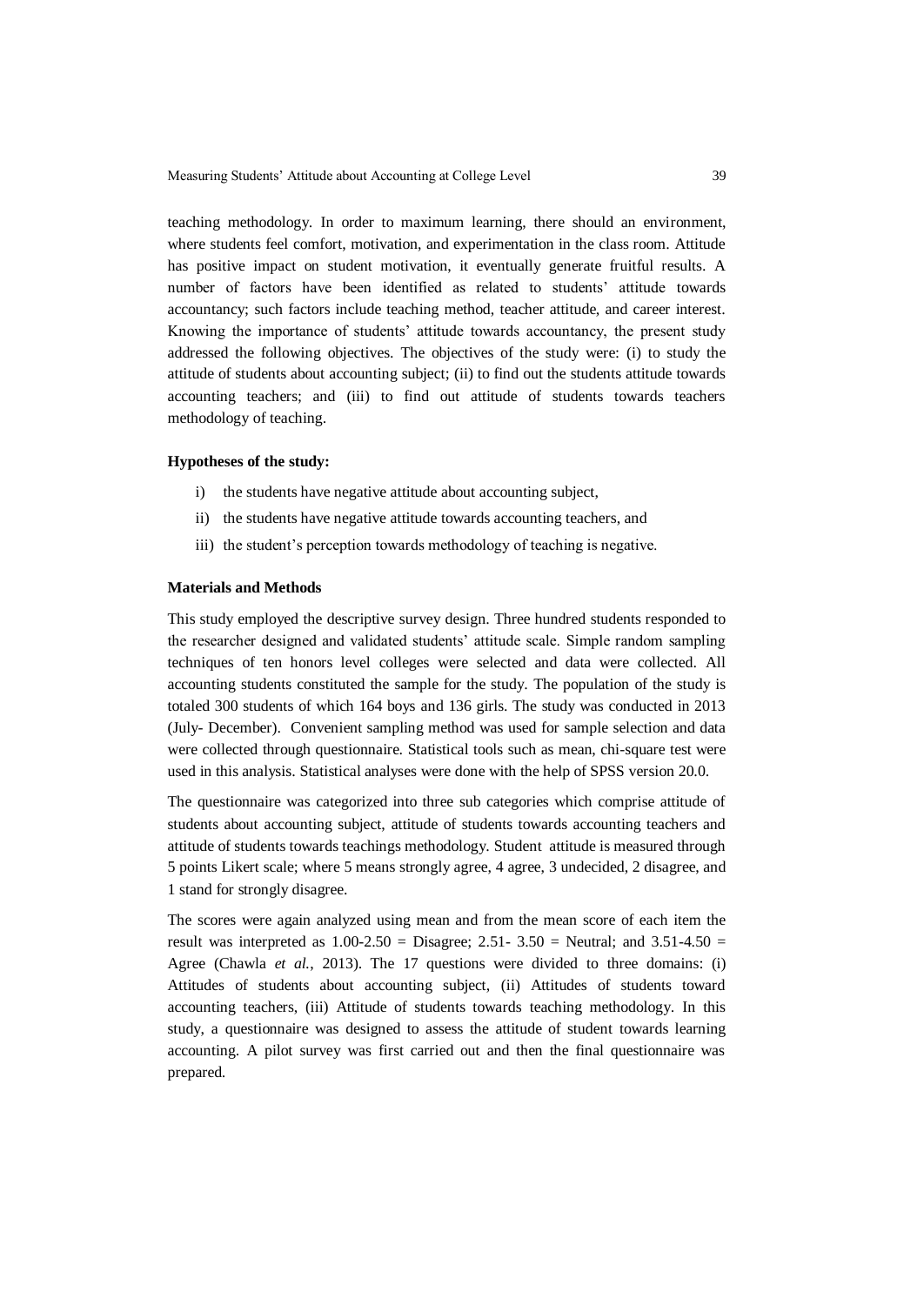# **Results and Discussion**

# **Table 1a. Student's attitude about accounting subject**

| <b>Statements</b>                                                  | Mean | Result   |
|--------------------------------------------------------------------|------|----------|
| Do you think that accounting should not be in course study?        | 2.40 | Disagree |
| Is accounting easily understandable to you?                        | 3.92 | Agree    |
| Is accounting better than other subjects?                          | 2.71 | Disagree |
| Is accounting syllabus too large to understand?                    | 3.67 | Agree    |
| Should accounting be subject for bright students?                  | 2.68 | Disagree |
| Do you prefer numerical term in accounting than theoretical terms? | 3.08 | Neutral  |
| Is accounting helpful for practical life?                          | 4.54 | Agree    |
| Do you think it is too difficult to understand?                    | 3.11 | Neutral  |
| Overall attitude measure                                           | 3.26 | Neutral  |

Table 1a shows the mean scoring and results analyzed for the student's attitude about accounting subject which shows that the overall attitude measure is neutral towards the subject. These findings are also stated that all students agreed the subject is more helpful in practical life, accounting syllabus is lengthy and it is not so hard to understand.

|                  |                                     | Respondents           |                       | Total |       |       |
|------------------|-------------------------------------|-----------------------|-----------------------|-------|-------|-------|
|                  | Attitude towards accounting subject |                       | <b>Boys</b>           | Girls |       |       |
|                  | <b>Strongly Disagree</b>            | Count                 |                       | 9.0   | 8.0   | 17.0  |
|                  |                                     | <b>Expected Count</b> |                       | 9.3   | 7.7   | 17.0  |
|                  | Disagree                            | Count                 |                       | 56.0  | 48.0  | 104.0 |
|                  |                                     | <b>Expected Count</b> |                       | 56.9  | 47.1  | 104.0 |
|                  | Undecided                           | Count                 |                       | 27.0  | 13.0  | 40.0  |
| Answers          |                                     | <b>Expected Count</b> |                       | 21.9  | 18.1  | 40.0  |
|                  | Agree                               | Count                 |                       | 51.0  | 55.0  | 106.0 |
|                  |                                     | <b>Expected Count</b> |                       | 57.9  | 48.1  | 106.0 |
|                  | Strongly agree                      | Count                 |                       | 21.0  | 12.0  | 33.0  |
|                  |                                     | <b>Expected Count</b> |                       | 18.0  | 15.0  | 33.0  |
|                  | Total                               | Count                 |                       | 164.0 | 136.0 | 300.0 |
|                  |                                     |                       | <b>Expected Count</b> |       | 136.0 | 300.0 |
|                  |                                     |                       |                       |       |       |       |
| Chi-Square Tests |                                     | Value                 | df                    |       |       |       |

## **Table 1b. Answers of respondents cross tabulation**

Chi-square 5.62 4

Table 1b shows that the table value of  $\chi^2$  is 9.49 for d.f.4 at 5% significance level is more than the calculated value of  $\chi^2$  that is 5.62. The null hypothesis is accepted. This leads to the conclusion that the students attitude about accounting subject is negative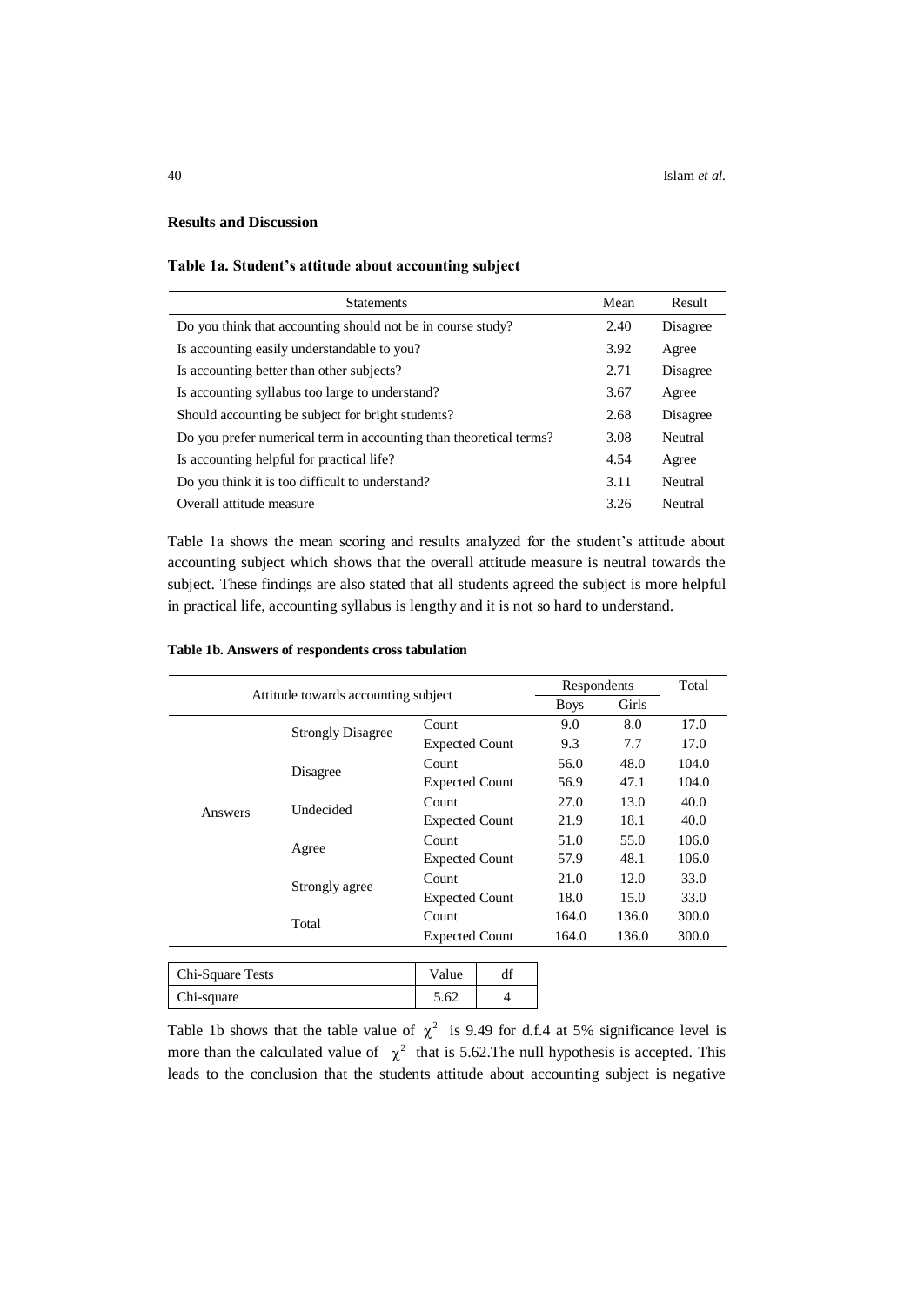proves true. This finding agrees with that of Chawla *et al.* (2013) who reported that overall attitude measures is negative towards the subject.

# **Table 2a. Attitude towards accounting teachers**

| <b>Statements</b>                                                 | Mean | Result   |
|-------------------------------------------------------------------|------|----------|
| Do your teachers inspire you in learning accounting?              | 4.30 | Agree    |
| Do your teachers take accounting classes regularly?               | 2.35 | Disagree |
| Is your teachers' friendly with you?                              | 2.60 | Neutral  |
| Do your teachers teach you true accounting concepts and contents? | 4.35 | Agree    |
| Have you easy access to your teachers for solving problems?       | 4.16 | Agree    |
| Overall attitude measure                                          | 3.55 | Agree    |

Table 2a shows the mean scoring and results analyzed for the student's attitude towards accounting teachers. Analyses show that the overall attitude measure is positive towards the subject teachers. Students feel that accounting teachers are not taking their classes as per schedule. Students' attitude regarding teachers' inspiration, contents taught and teachers helping behavior are all positive.

| <b>Attitude towards Accounting Teachers</b> |                          | Respondents           |                | Total |       |       |
|---------------------------------------------|--------------------------|-----------------------|----------------|-------|-------|-------|
|                                             |                          | <b>Boys</b>           | Girls          |       |       |       |
|                                             | <b>Strongly Disagree</b> | Count                 |                | 2.0   | 0.0   | 2.0   |
|                                             |                          | Expected count        |                | 1.1   | 0.9   | 2.0   |
|                                             | Disagree                 | Count                 |                | 13.0  | 15.0  | 28.0  |
| Answers                                     |                          | <b>Expected count</b> |                | 15.3  | 12.7  | 28.0  |
|                                             | Undecided                | Count                 |                | 12.0  | 2.0   | 14.0  |
|                                             |                          | Expected count        |                | 7.7   | 6.3   | 14.0  |
|                                             | Agree                    | Count                 |                | 79.0  | 52.0  | 131.0 |
|                                             |                          | Expected count        |                | 71.6  | 59.4  | 131.0 |
|                                             | Strongly agree           | Count                 |                | 58    | 67.0  | 125.0 |
|                                             |                          | Expected count        |                | 68.3  | 56.7  | 125.0 |
|                                             | Total                    | Count                 |                | 164.0 | 136.0 | 300.0 |
|                                             |                          | <b>Expected count</b> |                | 164.0 | 136.0 | 300.0 |
|                                             |                          |                       |                |       |       |       |
| Chi-Square Tests                            |                          | Value                 | df             |       |       |       |
| Chi-square                                  |                          | 12.99                 | $\overline{4}$ |       |       |       |

# **Table 2b. Answers of respondents cross tabulation**

Table 2b shows that the table value of  $\chi^2$  for 4 d.f. at 5% level of significance is 9.49. The calculated value of  $\chi^2$  is 12.99 which is more than the table value. Therefore, the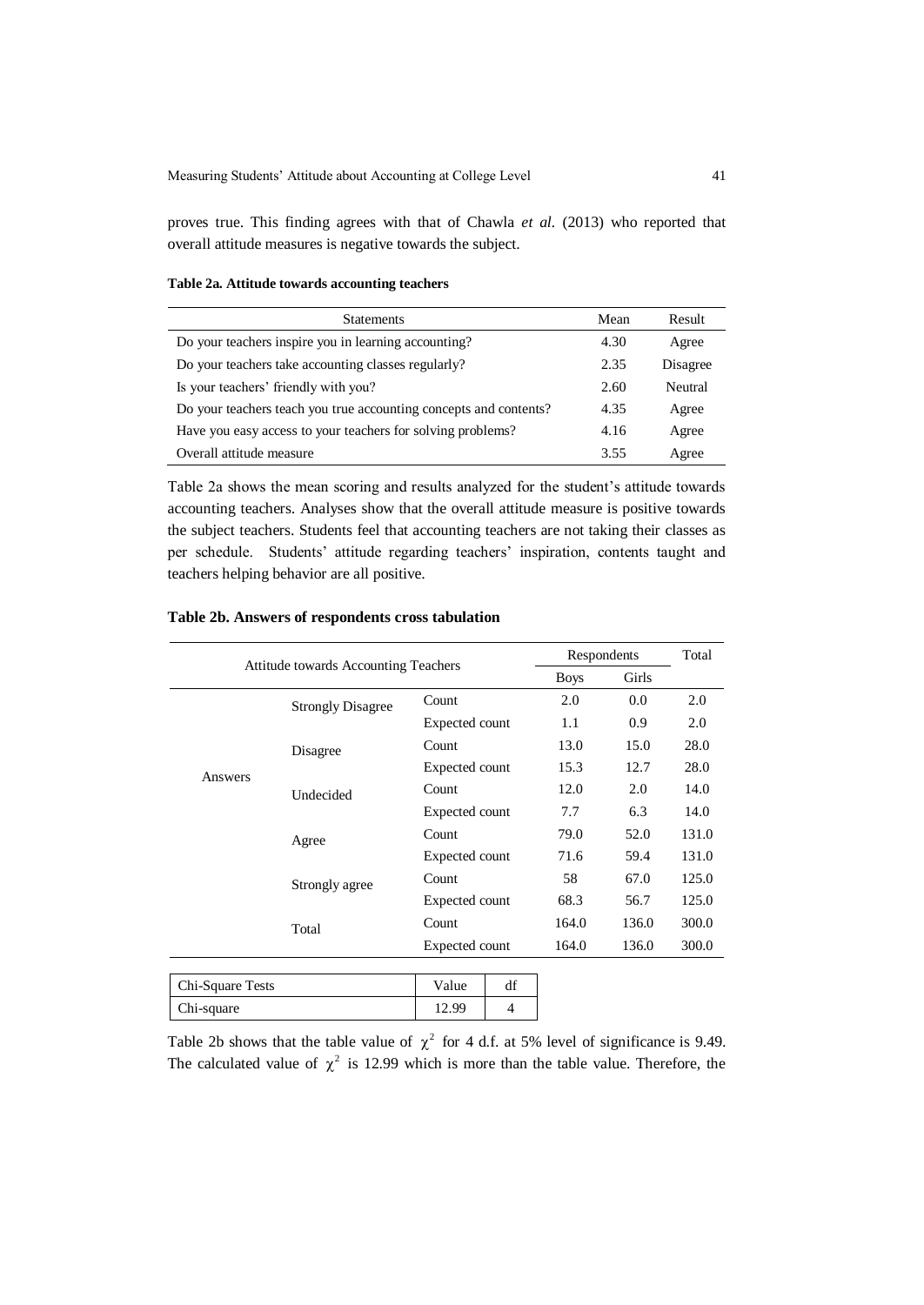null hypothesis is rejected. Hence we can conclude that students have positive attitude towards accounting teachers.

**Table 3a. Attitude towards teaching methodology**

| <b>Statements</b>                                             | Mean | Result  |
|---------------------------------------------------------------|------|---------|
| Do you feel sad whenever you miss accounting class?           | 4.39 | Agree   |
| Is coaching or tuition needed to solve mathematical problems? | 4.03 | Agree   |
| Are you able to present your views in classes clearly?        | 2.92 | Neutral |
| Have you any chance to ask questions or problems in class?    | 2.77 | Neutral |
| Overall attitude measure                                      | 3.53 | Agree   |

Table 3a shows the mean scoring and results analyzed for the student's attitude towards teaching methodology which shows that the overall attitude measure is positive towards the teaching methodology. Students are agreed with tuition needed to solve the accounting problems .They also agreed that they feel sad after missing accounting class.

| Attitude towards teaching methodology |                          |                       | Respondents    |             | Total |       |
|---------------------------------------|--------------------------|-----------------------|----------------|-------------|-------|-------|
|                                       |                          |                       |                | <b>Boys</b> | Girls |       |
|                                       | <b>Strongly Disagree</b> | Count                 |                | 1.0         | 6.0   | 7.0   |
|                                       |                          | <b>Expected count</b> |                | 3.8         | 3.2   | 7.0   |
|                                       | Disagree                 | Count                 |                | 48.0        | 30.0  | 78.0  |
|                                       |                          | <b>Expected count</b> |                | 42.6        | 35.4  | 78.0  |
| Answers                               | Undecided                | Count                 |                | 37.0        | 16.0  | 53.0  |
|                                       |                          | <b>Expected count</b> |                | 29.0        | 24.0  | 53.0  |
|                                       | Agree                    | Count                 |                | 43.0        | 37.0  | 80.0  |
|                                       |                          | Expected count        |                | 43.7        | 36.3  | 80.0  |
|                                       | Strongly agree           | Count                 |                | 45.0        | 37.0  | 82.0  |
|                                       |                          | <b>Expected count</b> |                | 44.8        | 37.2  | 82.0  |
|                                       | Total                    | Count                 |                | 164.0       | 136.0 | 300.0 |
|                                       |                          |                       | Expected count |             | 136.0 | 300.0 |
|                                       |                          |                       |                |             |       |       |
| Chi-Square Tests                      |                          | Value                 | df             |             |       |       |

## **Table 3b. Answers of respondents cross tabulation**

Chi-square 16.35 4

The table value of  $\chi^2$  for 4 d.f. at 5% level of significance is 9.49. The computed value of  $\chi^2$  is (16.35) much higher than the table value. The null hypothesis is rejected. Hence the student's attitude towards methodology of teaching is positive.

After analyzing the data we have found that the student's attitude about accounting subject is negative. We have also found that the student attitude toward accounting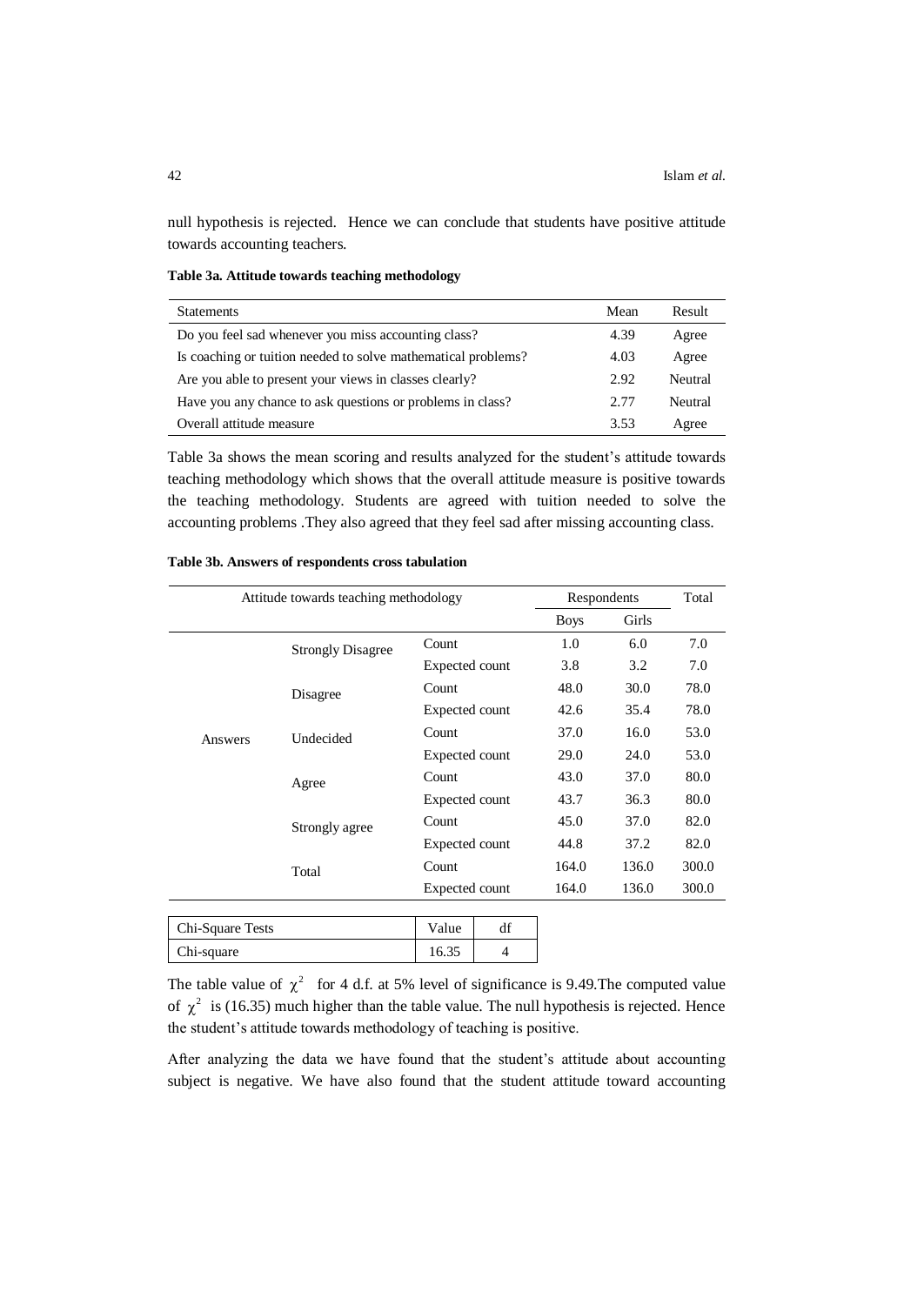Measuring Students' Attitude about Accounting at College Level 43

teachers is positive. In our study students also showed positive attitude towards methodology of teaching.

# **Conclusions**

It is observed from the study that the student's attitude towards the accounting subject is negative although majority students believe that accounting subject is more helpful in practical life. Student's have positive perception regarding accounting teachers and the methodology used by the teachers in the classes. Majority of the students agreed that they understood accounting. Students showed strong agreement about the importance of accounting in their practical life. This study reported that students viewed accounting teachers are friendly and students had preferred to private tuitions for solving accounting problems. It is recommended on the basis of the present study, that future research should be undertaken to determine factors that contribute to subject difficulty. Teachers should develop some strategies to make accounting class more enjoyable and interesting. This can be done through some innovative teaching practices. More attention in learning accounting should be provided to weak students especially in calculation, communication and presentation. Accounting teachers should attend classes regularly. Students have to be given more chances to express their views in the classes. Teachers and students need to be aware of the usefulness and value of the subject that they are studying. The study should be converted into opportunities for further research to strengthen accounting education.

#### **References**

- Anwer, M. and H.M. Iqbal, (2012). Students' Attitude towards Science: A Case of Pakistan. *Pakistan Journal of Social and Clinical Psychology*, 3-9.
- Bohner, G. and M. Wanke, (2002). Attitude and attitude change. *Psychology presss*.
- Chawla, C., V. Jain, and T. Mahajan, (2013). A Study on Students' Attitude Towards Accouintancy Subject at Senior Secondary School Level-With Reference to Modarabad City. *International Journal of Management*, 177-184.
- Hashim, H.M., A.M. Embong and Z.H. Shaari, (2012). Perceptions on Accounting Career: A Srudy among the Secondary School Sttudents in a Regional Kelantan State. *World Academy of Science, Engineering and Technology*, 1577-1580.
- Khan, G. and A. Ali, (2012). Higher Secondary School Students' Attitude Towards Chemistry. *Asian Social Sccience*, **8**(6): 165-169.
- Mohamed, L. and H. Waheed, (2011). Secondary Students' Attitude towards Mathematics in a Selected School of Maldives. *International Journal of Humanities and Social Science*, 277- 281.
- Mohanta, S. and M. Islam, (2010). Attitude of Seconday Students towards Mathematics and its Relationship to Achievement in Mathematics. 5-9.
- Muellerleile, (2005). Attitude vs Aptitude. Retrieved October 17, 2013, From: http://dx.doi.org/10.1037/0033-2909.132.5.778
- Ogunatade, H.O., (2000). Effect of acculturation programme attitude of learners of second Nigerian Languages. *African Journal of Educational Research*, 145-151.